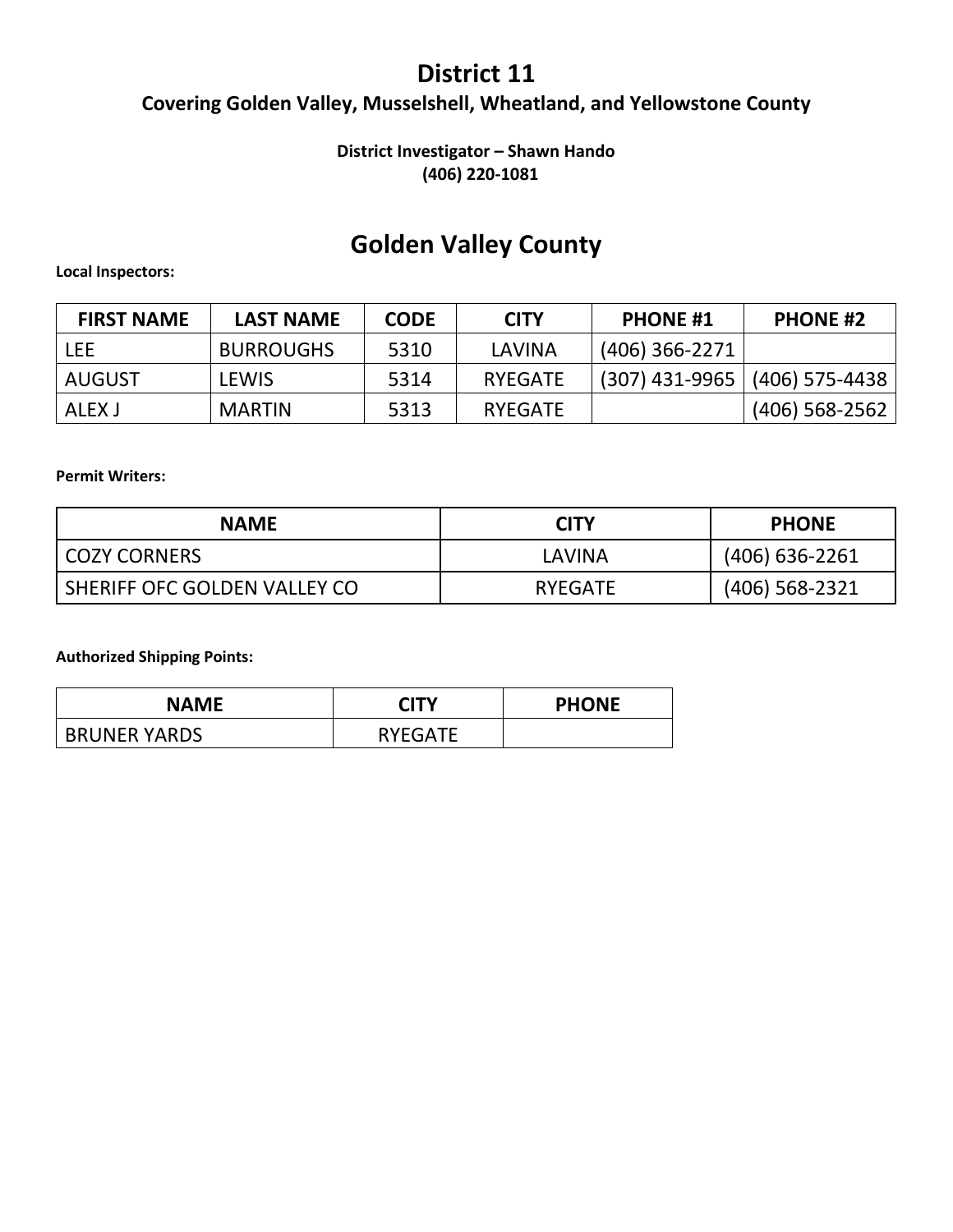# **Musselshell County**

#### **Local Inspectors:**

| <b>FIRST NAME</b>       | <b>LAST NAME</b> | <b>CODE</b> | <b>CITY</b>        | <b>PHONE #1</b> | <b>PHONE #2</b> |
|-------------------------|------------------|-------------|--------------------|-----------------|-----------------|
| <b>ROGER</b>            | <b>MACK</b>      | 2302        | <b>MELSTONE</b>    |                 | (406) 358-2294  |
| <b>JONATHON "JONTY"</b> | <b>STAHL</b>     | 2303        | <b>ROUNDUP</b>     | (406) 320-0978  | (406) 429-2093  |
| <b>JACOBE</b>           | <b>BARTHULE</b>  | 2311        | <b>ROUNDUP</b>     | (406) 749-1625  | (406) 323-1426  |
| <b>JOHN</b>             | <b>PFISTER</b>   | 2312        | <b>ROUNDUP</b>     | (406) 323-2449  | (406) 320-1414  |
| DONALD C                | <b>TOMLIN</b>    | 2315        | <b>ROUNDUP</b>     | (406) 672-6526  | (406) 323-1593  |
| <b>BRIAN</b>            | <b>WALKER</b>    | 2304        | <b>MUSSELSHELL</b> | (406) 425-1230  | (406) 947-2611  |

#### **Permit Writers:**

| NAME                       | <b>CITY</b>    | <b>PHONE</b>   |
|----------------------------|----------------|----------------|
| SHERIFF OFC MUSSELSHELL CO | <b>ROUNDUP</b> | (406) 323-1402 |

| <b>NAME</b>               | <b>CITY</b>     | <b>PHONE</b> |
|---------------------------|-----------------|--------------|
| <b>BUTCHER BLOCK</b>      |                 |              |
| *SLAUGHTER ANIMALS ONLY*  | <b>ROUNDUP</b>  |              |
| <b>IKE YARDS</b>          | <b>MELSTONE</b> |              |
| <b>KILBY BUTTE COLONY</b> |                 |              |
| *SLAUGHTER ANIMALS ONLY*  | <b>ROUNDUP</b>  |              |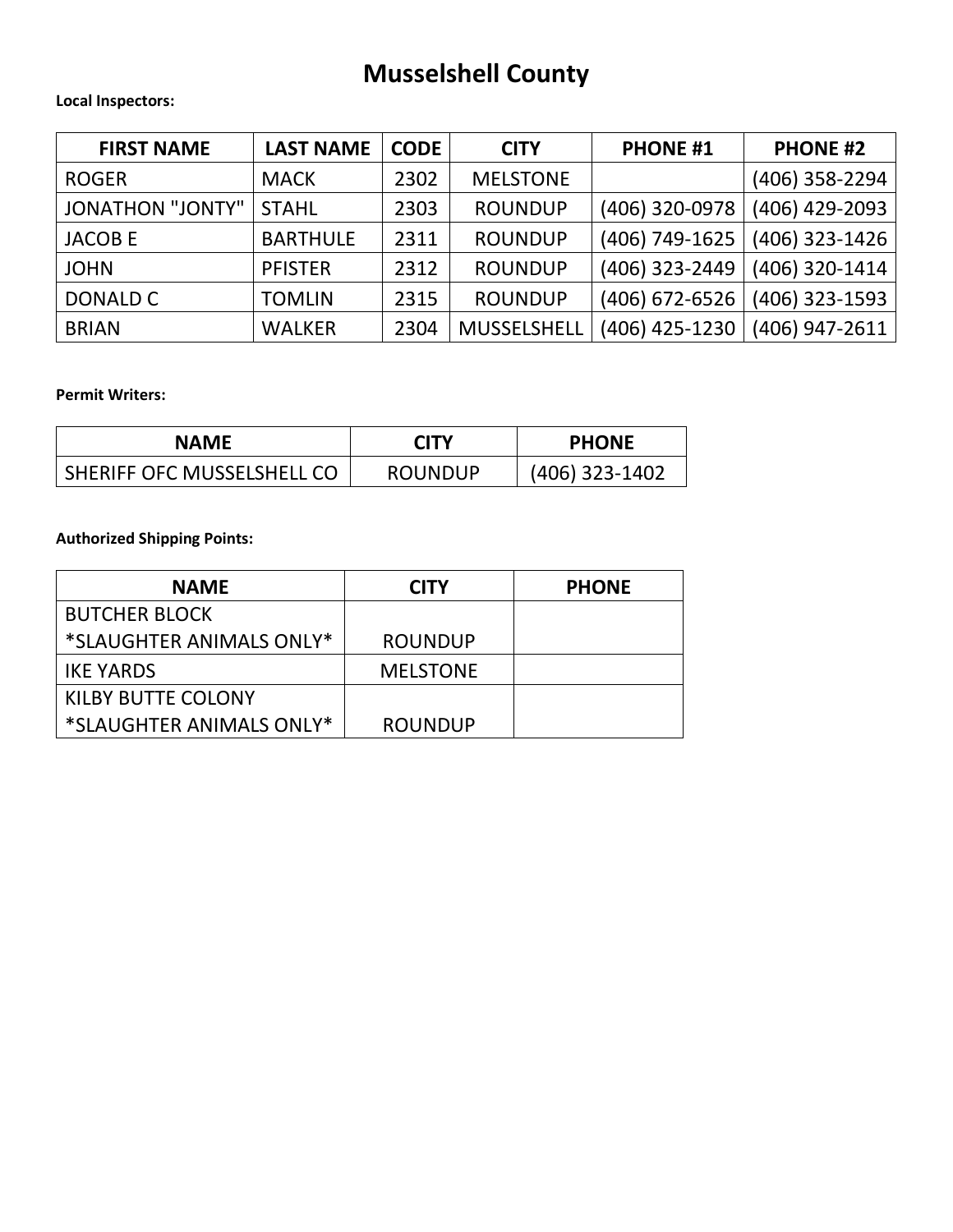# **Wheatland County**

#### **Local Inspectors:**

| <b>FIRST NAME</b> | <b>LAST NAME</b> | <b>CODE</b> | <b>CITY</b>      | <b>PHONE #1</b> | <b>PHONE #2</b> |
|-------------------|------------------|-------------|------------------|-----------------|-----------------|
| <b>MIKE</b>       | <b>SMITH</b>     | 4412        | <b>SHAWMUT</b>   |                 | (406) 632-4271  |
| <b>LEO</b>        | <b>CANTIN</b>    | 4416        | <b>HARLOWTON</b> | (406) 861-4434  | (406) 632-4544  |
| <b>PATRICK</b>    | <b>CONNOLLY</b>  | 4418        | <b>MELVILLE</b>  |                 | (406) 632-4599  |
| <b>MARV</b>       | <b>FRENCH</b>    | 4419        | <b>HARLOWTON</b> | (406) 366-0173  | (406) 632-2251  |
| <b>TERRY</b>      | <b>BOE</b>       |             | LAVINA           |                 | (406) 636-2261  |
| <b>BREAUNA</b>    | <b>ROBINSON</b>  | 4402        | <b>TWO DOT</b>   | (406) 581-6572  |                 |

#### **Permit Writers:**

| <b>NAME</b>                | <b>CITY</b>       | <b>PHONE</b>   |
|----------------------------|-------------------|----------------|
| <b>DEAN HOLMES</b>         | <b>HARLOWTON</b>  | (406) 473-2284 |
| <b>JUDITH GAP OIL</b>      | <b>JUDITH GAP</b> | (406) 473-2321 |
| STAGE STOP CAFÉ C/O EMILIE |                   |                |
| <b>WHITCOMB</b>            | <b>SHAWMUT</b>    | (406) 632-4890 |
| SHERIFF OFC WHEATLAND CO   | <b>HARLOWTON</b>  | (406) 632-5815 |

| <b>NAME</b>                       | <b>CITY</b>        | <b>PHONE</b> |
|-----------------------------------|--------------------|--------------|
| <b>BERG YARDS</b>                 | <b>MARTINSDALE</b> |              |
| <b>ERLING PETERSON RANCH</b>      | <b>JUDITH GAP</b>  |              |
| <b>TABER SCALES &amp; FEEDLOT</b> | <b>SHAWMUT</b>     |              |